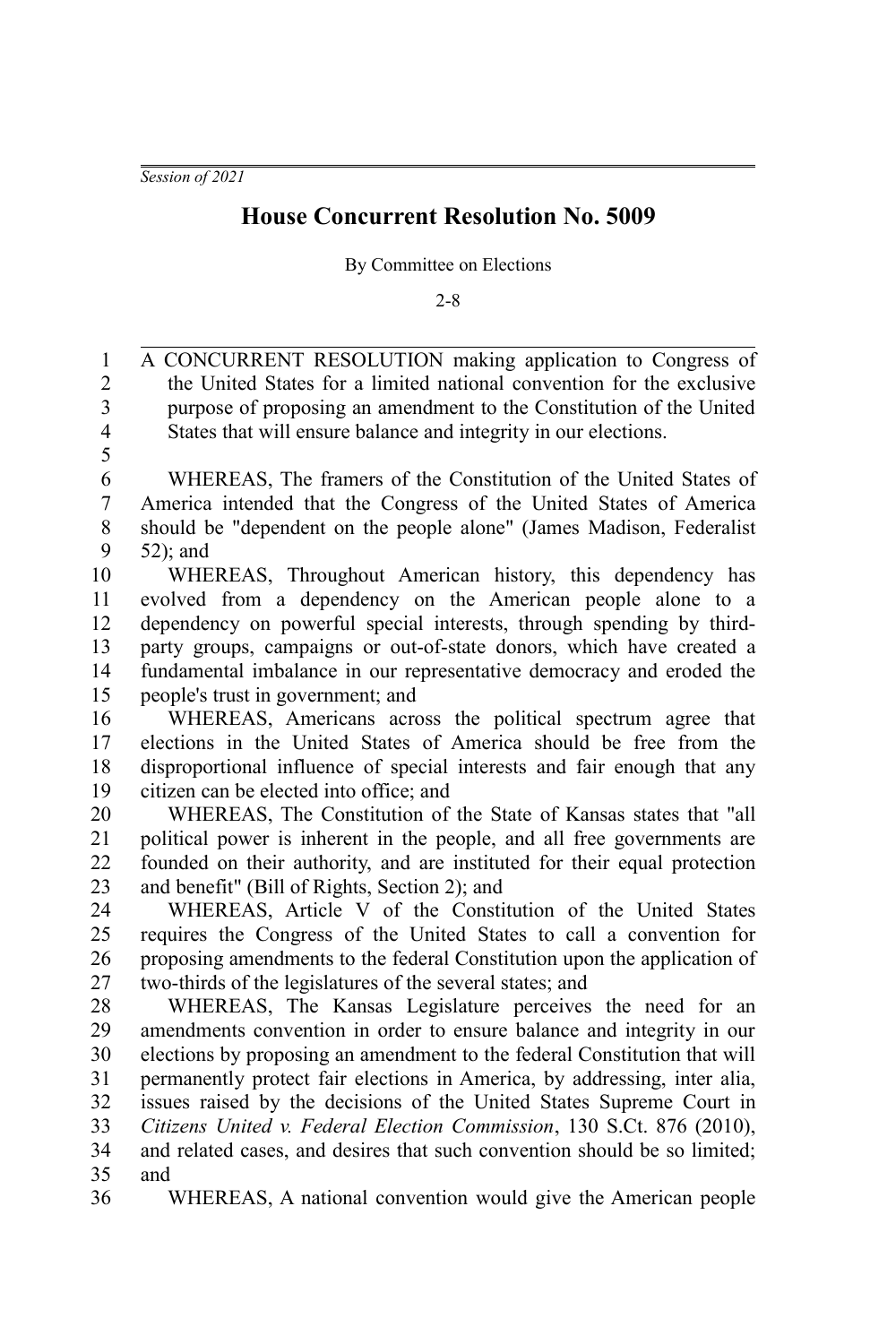an opportunity to come together as a nation, by discussing solutions on how to ensure the integrity of our elections and renew the American people's trust in government; and 1 2 3

WHEREAS, Article V of the Constitution of the United States clearly states that any amendment, whether proposed by the Congress of the United States or by a convention, must be ratified by 75% of the states, presently 38 states, ensuring that only the most reasonable proposals with widespread support shall become part of the Constitution of the United States; and 4 5 6 7 8 9

WHEREAS, Notwithstanding any federal or Kansas law to the contrary, the State of Kansas desires its delegates to such a national convention to be composed equally of individuals currently elected to state and local offices or to be selected by election in each congressional district in Kansas, except that all individuals elected or appointed to federal office, now or in the past, shall be prohibited from serving as Kansas delegates. The State of Kansas intends to retain the ability to enforce the responsibility and conduct of its delegation within the limits herein expressed; and 10 11 12 13 14 15 16 17 18

WHEREAS, The State of Kansas intends that this shall be a continuing application to be considered, together with applications calling for a convention passed by the 2013-2014 Vermont legislature as R454, the 2013-2014 California legislature as Resolution Chapter 77, the 98<sup>th</sup> Illinois General Assembly as SJR 42, the 2014-2015 New Jersey legislature as SCR 132, the 2015-2016 Rhode Island legislature as HR 7670 and SR 2589, and all other passed, pending and future applications, until such time as two-thirds of the several states have applied for a convention for a similar purpose and such convention is convened by the Congress of the United States: Now, therefore, 19 20 21 22 23 24 25 26 27 28

*Be it resolved by the House of Representatives of the State of Kansas, the Senate concurring therein:* That the people of the State of Kansas, speaking through its legislature and pursuant to Article V of the Constitution of the United States, hereby apply to the Congress of the United States to call a convention for the exclusive purpose of proposing an amendment to the Constitution of the United States that will permanently protect fair elections as described herein, as soon as twothirds of the several states have applied for a convention for a similar purpose; and 29 30 31 32 33 34 35 36 37

*Be it further resolved:* That the Secretary of State shall send enrolled copies of this resolution to the President of the United States, the Vice President of the United States in the Vice President's capacity as presiding officer of the United States Senate, the Speaker of the United States House of Representatives, the Minority Leader of the United States House of Representatives, the President Pro Tempore of the United States 38 39 40 41 42 43